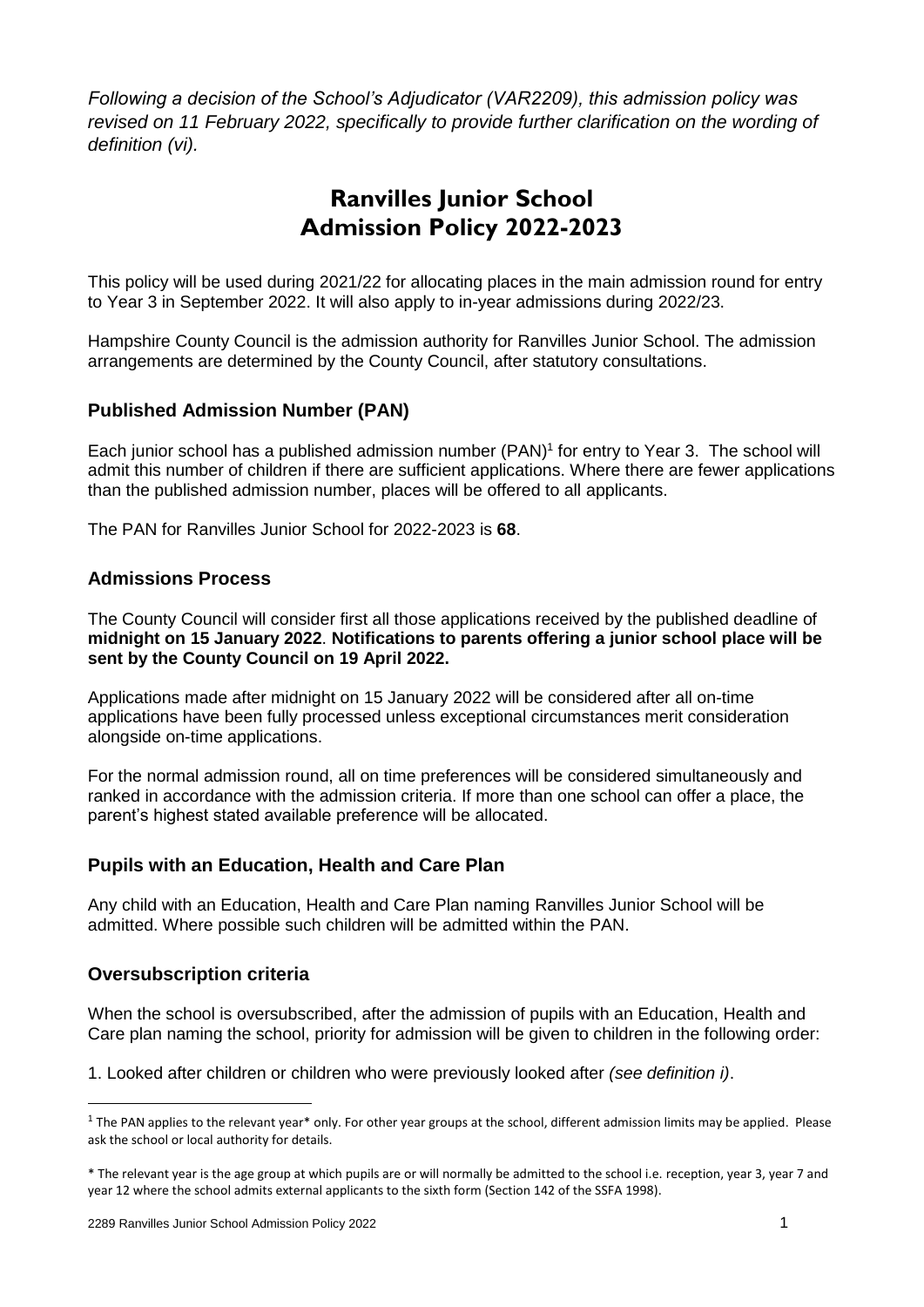2. (For applications in the normal admission round only) Children or families with an exceptional medical and/or social need *(see definition ii)*. Supporting evidence from a professional is required such as a doctor and/or consultant for medical needs or a social worker, health visitor, housing officer, the police or probation officer for social needs. This evidence must confirm the child or family's medical or social need and why that need(s) makes it essential that the child attends Ranvilles Junior School rather than any other. If evidence is not submitted by the application deadline, the medical and/or social need cannot be considered.

3. Children of staff *(see definition iii)* who have, (1) been employed at Ranvilles Junior School for two or more years at the time at which the application for admission to the school is made, or (2) have been recruited to fill a vacant post for which there is a demonstrable skill shortage.

4. Children living **in** the catchment area *(see definition iv)* of Ranvilles Junior School who at the time of application have a sibling *(see definition v)* on the roll of Ranvilles Junior School or the linked infant school, Ranvilles Infant School, who will still be on roll at the time of admission. [See 7 for additional children who may be considered under this criterion.]

5. Children living **out** of the catchment who were allocated a place at the linked infant school, Ranvilles Infant School, in the normal admission round in a previous year because the child was displaced *(see definition vi)* from the catchment school for their address, and they remain living in the catchment area.

6. Other children living **in** the catchment area of Ranvilles Junior School.

7. Children living **out** of the catchment area who at the time of application have a sibling *(see definition v)* on the roll of Ranvilles Junior School or the linked infant school, Ranvilles Infant School, who will still be on roll at the time of admission. [Where a sibling was allocated a place at Ranvilles Junior School or Ranvilles Infant School in the normal admission round in a previous year because the child was displaced *(see definition vi)* from the catchment school for their address, the application will be considered under 4, above, subject to the siblings still living in the catchment area for the school from which they were displaced. In future normal admissions rounds a younger sibling will be considered to have been displaced where they were allocated a place at Ranvilles Junior School or Ranvilles Infant School under this criterion as a consequence of their elder sibling's displacement and are still living in the catchment area for the school from which they were displaced].

8. Children living **out** of the catchment area who at the time of application are on the roll of the linked infant school, Ranvilles Infant School.

9. Other children.

#### *Definitions*

(i) Looked after children are defined as those who are (a) in the care of a local authority, or (b) being provided with accommodation by a local authority in the exercise of their social services functions (see the definition in section 22(1) of the Children Act 1989). Previously looked after children are those who were looked after but immediately after being looked after became subject to an adoption order, child arrangements order, or special guardianship order. An adoption order is an order under section 46 of the Adoption and Children Act 2002 or section 12 of the Adoption Act 1976. Child arrangements orders are defined in section 8 of the Children Act 1989, as amended by section 12 of the Children and Families Act 2014. Child arrangements orders replace residence orders and any residence order in force prior to 22 April 2014 is deemed to be a child arrangements order. Section 14A of the Children Act 1989 defines a 'special guardianship order' as an order appointing one or more individuals to be a child's special guardian (or special guardians). Previously looked after children also includes those who appear (to the admission authority) to have been in state care outside of England and ceased to be in state care as a result of being adopted. A child is regarded as having been in state care outside of England if they were in the care of or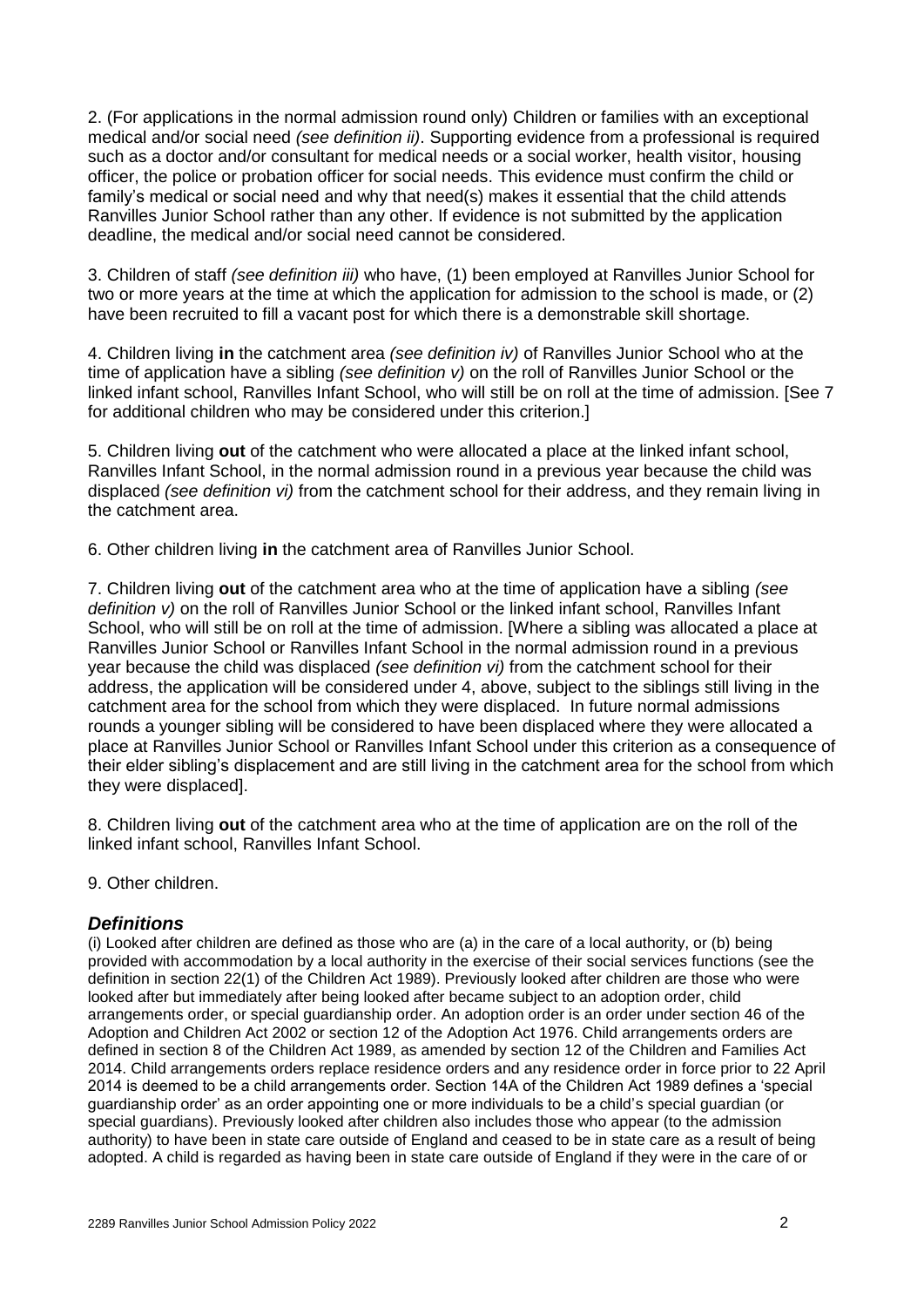were accommodated by a public authority, a religious organisation, or any other provider of care whose sole or main purpose is to benefit society.

(ii) Applicants will only be considered under this criterion if on the application form (online or paper) they have ticked the appropriate box explicitly indicating that they wish for their application to be considered under medical / social need. 'Medical need' does not include mild medical conditions, such as asthma or allergies. 'Social need' does not include a parent's wish that a child attends the school because of a child's aptitude or ability or because their friends attend the school or because of routine childminding arrangements. Priority will be given to those children whose evidence establishes that they have a demonstrable and significant need to attend a particular school. Equally this priority will apply to children whose evidence establishes that a family member's physical or mental health or social needs mean that they have a demonstrable and significant need to attend a particular school. Evidence must confirm the circumstances of the case and must set out why the child should attend a particular school and why no other school could meet the child's needs. Providing evidence does not guarantee that a child will be given priority at a particular school and in each case a decision will be made based on the merits of the case and whether the evidence demonstrates that a placement should be made at one particular school above any other.

(iii) 'Staff' includes all those on the payroll of the school who (specific to clause (1)) have been an employee continuously for two years at the time of application. 'Children of staff' refers to situations where the staff member is the natural parent, the legal guardian or a resident step parent.

(iv) A map of the school's catchment area can be viewed on the school's details page on the Hampshire County Council website [www.hants.gov.uk/educationandlearning/findaschool.](http://www.hants.gov.uk/educationandlearning/findaschool)

(v) 'Sibling' refers to brother or sister, half brother or half sister, adoptive brother or adoptive sister, foster brother or foster sister, step brother or step sister living as one family unit at the same address. It will also be applied to situations where a full, half or adopted brother or sister are living at separate addresses. Criteria 4 and 7 include children who at the time of application have a sibling for whom the offer of a place at Ranvilles Junior School or the linked infant school, Ranvilles Infant School, has been accepted, even if the sibling is not yet attending.

(vi) 'Displaced' refers to a child who was refused a place at the catchment school in the normal admissions round having named it in the application and was not offered a higher named preference school. To identify the child's catchment school please use [https://maps.hants.gov.uk/SchoolCatchmentAreaFinder.](https://maps.hants.gov.uk/SchoolCatchmentAreaFinder/) Note that some addresses are in catchment for more than one school and in this case, 'displaced' refers to a child who was refused a place at any of their catchment schools.

# **Tie-breaker**

If the school is oversubscribed from within any of the above categories, straight line distance will be used to prioritise applications; applicants living nearer the school have priority. Distances will be measured from the Ordnance Survey home address point to the school address point using Hampshire County Council's Geographic Information Systems (GIS). Distances to multiple dwellings will give priority to the ground floor over the first floor and so on. On individual floors, distances will be measured to the stairs leading to the communal entrance. Where two or more applicants are equidistant, random allocation will be used to allocate the place. An explanation of the random allocation procedure is available on the County website.

# **Additional Information**

#### **Permanent Residence**

The child's permanent residence is where they live, normally including weekends and during school holidays as well as during the week, and should be used for the application. The permanent address of children who spend part of their week with one parent and part with the other, at different addresses, will be the address at which they spend most of their time.

# **Multiple births**